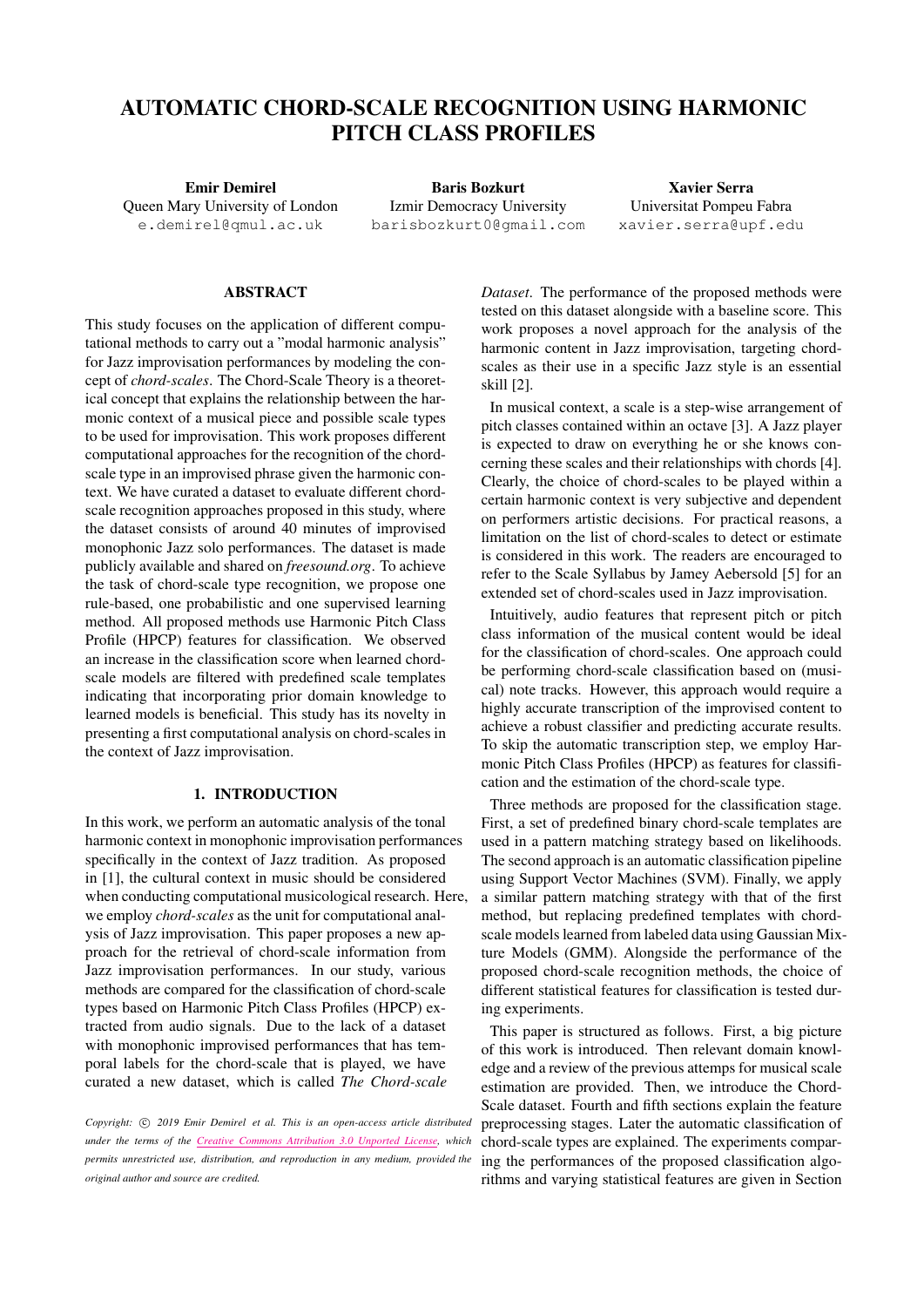7. Then we conclude with discussions regarding the results of the experiments and possible future directions of this study.

# 2. BACKGROUND INFORMATION

Due to the high degree of multidisciplinarity of the research area of Music Information Retrieval (MIR), it is essential to have a comprehensive outlook that comprises both *music theoretical* (or domain) knowledge and the advanced computational methods for *music modeling* when doing research for solving an MIR task. Our study for chord-scale recognition proposes combining methodological approaches from both musical and machine learning domains. In this section, we examine the musical theoretical concepts that motivated this work and computational methods to analyze certain musical concepts that are related to chord-scales.

## 2.1 The Chord-Scale Theory

*The chord-scale theory* is a method of mapping a list of scales to a list of chords and the theory aims to explain the inter-relationships between the chords and scale in the context of Jazz improvisation. For last few decades, jazz musicians use the approach of chord-scales when improvising over chord progressions. The essence of the chord-scale approach is if a chord is diatonic to a certain scale, than that scale can be used as a resource for creating melodic lines.

In traditional approach for tonal harmony, chords are built in three tones or triads. In Jazz tradition though, seventh degrees and additional color tones are commonly used, describing a chord or a chord progression with all its potential tonal possibilities. Chords are vertical structures of notes where the chord tones are separated by leaps while scales form a step-wise arrangement of notes [\[2\]](#page-6-1). Playing consecutive steps is much easier for playing fast and accurately which makes the chord-scale theory a preferable approach for improvisation among jazz musicians.

The list of chord-scales involved in this study for analysis are determined according to the content of Gary Burton's on-line course of Jazz Improvisation. In addition to the scales involved in the course, we consider other mother scales included in [\[6\]](#page-6-5) that are commonly used in Jazz performances. The complete list of chord-scale mapping to be considered in this study can be seen from Table 1.

#### 2.2 Chord-Scale Type Recognition

The task of automatic chord-scale recognition (or detection) from musical audio is relatively a new field of research in Sound and Music Computing (SMC) and has not been investigated as deeply as other MIR tasks like *automatic music transcription*, *chord recognition*, *musical similarity*, *style identification*, etc. However the retrieval of chord-scale related information has a potential to be beneficial for many MIR tasks and applications including the aforementioned titles.

Even though there is no well developed literature specifically focusing on the automatic chord-scale recognition task, there are relevant research that study related musicological concepts to chord-scales. In [\[7\]](#page-6-6), Weiss and Habryka proposes an algorithm for visualizing the tonal characteristics of classical audio recording through the concept of scales. In the second approach presented in the paper, the authors apply maximum likelihood estimation on audio frames using chroma features to estimate the scale-type.

Conceptually, chords and chord-scales are theoretically and practically related concepts in musical practice. The same may hold true for the recognition of both musical concepts as separate Music Information Retrieval (MIR) tasks. Both chords and chord-scales are musical harmonic structures that are defined in terms of pitch classes. This relevance of these concepts inspired our study to employ some of the common probabilistic approaches used for chord recognition. In [\[8\]](#page-6-7), the authors study the effects of employing binary chord templates and probabilistic chord models, where they do not report a significant performance improvement of using learned chord models as opposed to predefined binary templates. In [\[9\]](#page-6-8), the authors use chromas extracted in various ways with the goal of establishing timbre invariant feature vectors. For chord recognition, Gaussian Mixture Models are used as the pattern matching strategy.

# 3. DATASET

We have curated a new dataset for the context of the study presented in this paper. *The Chord-Scale Dataset* consists of 39 monophonic improvisation performances in 12 chord-scale types (Table 1) commonly used in Jazz improvisation. The recording device used during the data collection sessions is Zoom H-6. The total duration of the dataset is around 40 minutes and the recordings belong to either tenor saxophone or trumpet performances. Throughout each recording the tonic and the tonal harmonic context is kept constant. The musical phrases (or *motif*s) in each recording are annotated with their start and end times. In order to maintain a balanced dataset in terms of number of phrases per chord-scale type, we have included 4 additional tracks from *Jamey Aebersold Jazz, Volume 26: The "Scale Syllabus"* [\[5\]](#page-6-4). In total, there are 43 tracks and 236 data points, each representing a musical phrase. Hence, the chord scale recognition in our study is performed on the phrase level

The dataset is shared publicly on *freesound.org* [1](#page-1-0) . The phrase onset and offset annotations can be found in the same repository with the code to generate and reproduce the experiments  $2$ . The annotation format in this dataset is similiar to the chord progression annotation format proposed in [\[10\]](#page-6-9). For reproducibility purposes, we have made the frame-level HPCP features extracted from the recordings available in the *github* repository. Moreover, this dataset also includes instrument labels for each recording.

<span id="page-1-0"></span><sup>1</sup> https://freesound.org/people/emirdemirel/packs/24075/ Pack ID: 24075

<span id="page-1-1"></span><sup>2</sup> https://github.com/emirdemirel/Chord-ScaleDetection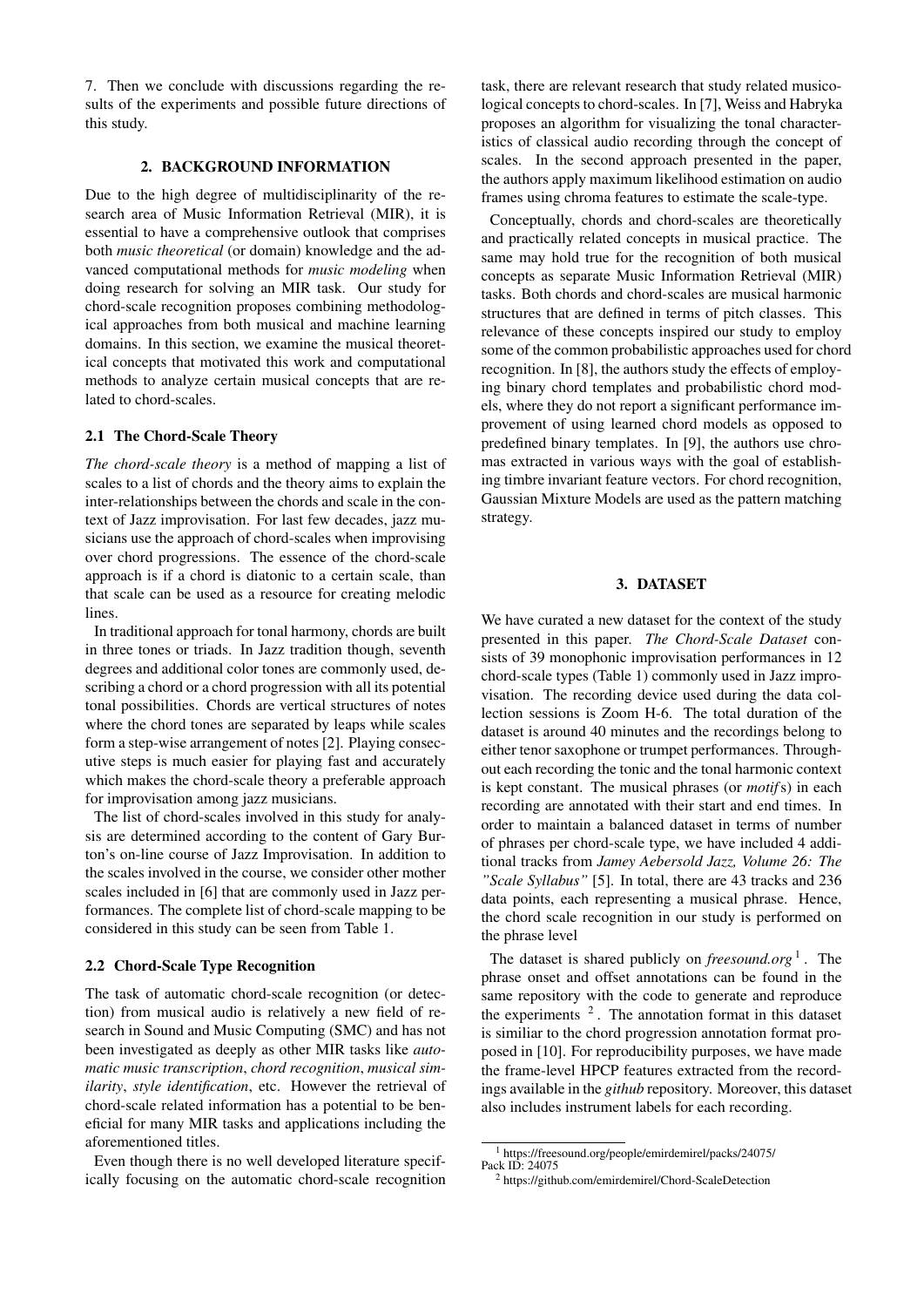## 4. FEATURE EXTRACTION

pitch class Profiles (PCP) [\[11\]](#page-6-10) or chroma features [\[12\]](#page-6-11) [\[13\]](#page-6-12) have been a popular tonal representation of musical signals since their introduction around two decades ago. In our system, we have used Harmonic Pitch Class Profile (HPCP) features for the recognition of the chord-scale type from a musical phrase. HPCP features are a specific type of chroma features which are extracted via weighted mapping of harmonic peaks in the frame spectrum onto 12 pitch classes [\[14\]](#page-6-13).

One may argue that monophonic musical signals can be conveniently transcribed and analyzed in symbolic domain for more precision and explainability. Such automatic transcription can be achieved in two steps: First, pitch-tracking would be applied on the improvised performance. Then, the pitch track would be transcribed into musical note level. The automatic music transcription procedure introduces much more complex level of computation. Thus, we propose to use Harmonic Pitch Class Profile features for the simplicity in conducting a subbranch of automatic harmonic analysis that our study focuses on. Given the chord-scale types included in this study being octave invariant sets of pitch classes, meaning that the relative octave differences between pitches that belong to the same pitch class does not influence the chord-scale type estimation proposed in this study. According to this consideration, using HPCP features does not introduce inefficacy for achieving the chordscale recognition task.

## 4.1 Preprocessing

First, the audio signal is filtered with inverted approximation of equal loudness curves in order to account for the non-linear perception of the spectra in the human auditory system [\[15\]](#page-6-14). The sampled and filtered audio signal is divided into series of analysis frames of size  $N_{frame}$ and hop size of  $N_{hop}$ . Then, each analysis frame  $x(n +$  $l \cdot N_{hop}$ ) is multiplied with a "Hanning" window function  $w(n)$ , to obtain the windowed audio signal  $x_w(n)$ , where  $n = 0, 1, ..., N_{frame} - 1$  and l indicates the number of the frame that is analyzed.

## 4.2 Harmonic Pitch Class Profiles

Chromagrams or Pitch Class Profiles (PCPs) are widely used in many applications that aim to extract mid-level musical information from the audio signal, like automatic chord recognition key extraction [\[16\]](#page-6-15), cover song identification [\[17\]](#page-6-16) and such, since they were introduced in [\[11\]](#page-6-10).

In principle, Harmonic Pitch Class Profiles [\[14\]](#page-6-13) are modified versions of Pitch Class Distributions (PCDs) which are introduced in [\[11\]](#page-6-10). In principle, the HPCP extraction procedure applies a weighted mapping on spectral peaks detected on frame-based spectra to a finite number of pitch classes. In our context, we use 12 pitch classes as there are 12 pitch classes defined within one octave in equally the tempered tuning system.

In order to maintain tonic invariant HPCP features, the frame level HPCP vectors are constructed with respect to the tonic frequency of the improvised phrase, so that the

reference frequency  $f_{ref}$  (*HPCP bin # 0*) corresponds to the tonic frequency. The tonic frequency is computed using the following formula:

$$
f_{ref} = f_{tuning} \cdot 2^{\frac{\delta k \cdot 100}{1200}} \tag{1}
$$

where  $f_{tuning}$  is the global tuning frequency of the performance,  $\delta k$  is the distance in semitones between the keys of the tuning frequency  $K_{tuning}$  and the target key K.

#### 4.3 Post-Processing

The goal of the post-processing steps explained in this section is to prepare the feature data for the classification stage. In order to establish dynamic invariance in the feature vectors, each of the frame-based HPCP vectors are normalized with respect to a suitable norm. In our methodology, we employ unitSum  $(l - 1)$  norm. By applying unitSum norm, we obtain relative weights of pitch classes in the frame-based HPCP vectors.

The pitch class mapping of spectral harmonic peaks causes artifacts on frame-level HPCP vectors. In order to minimize these artifacts, we only consider HPCP bin with the maximum value in the frame-level HPCP vectors and set the rest of the bins to zero (Equation [2\)](#page-2-0). The resulting feature vectors are denoted as  $HPCP'(i)$  This process is valid for our case since the analysis audio files are monophonic / one-instrument performances and it is expected to have only one dominant pitch class in the feature frames.

<span id="page-2-0"></span>
$$
HPCP'(i) = \begin{cases} HPCP(i), & \text{if } i = \max_i HPCP(i) \\ 0, & \text{otherwise} \end{cases}
$$
 (2)

We apply further processing on the frame-based chroma features in order to reduce the influence of noise and artifacts in the summarized features for classification. The logic of our noise removal method is as below:

$$
\text{if } \operatorname{argmax}(HPCP'(n)) \neq \operatorname{argmax}(HPCP'(n \pm 1):
$$
\n
$$
HPCP'(n) = 0
$$
\n
$$
k = 0, 1, 2, ..., 11
$$
\n(3)

The recordings in the data set are monophonic and the post-processed feature vectors have only one non-zero component that is the pitch class with maximum energy in the unprocessed vectors. The non-maximum pitch classes are discarded on frame level targeting to obtain an overall pitch class profile distribution that has less influence from the harmonic artifacts and noise.

# 5. FEATURE SELECTION

The chord-scale recognition approaches proposed in this paper are performed on phrase-wise summarized HPCP features. Frame-level features are summarized into 2 statistical aspects: the mean and the standard deviation. For each pitch class (or bins in HPCP vectors), the mean and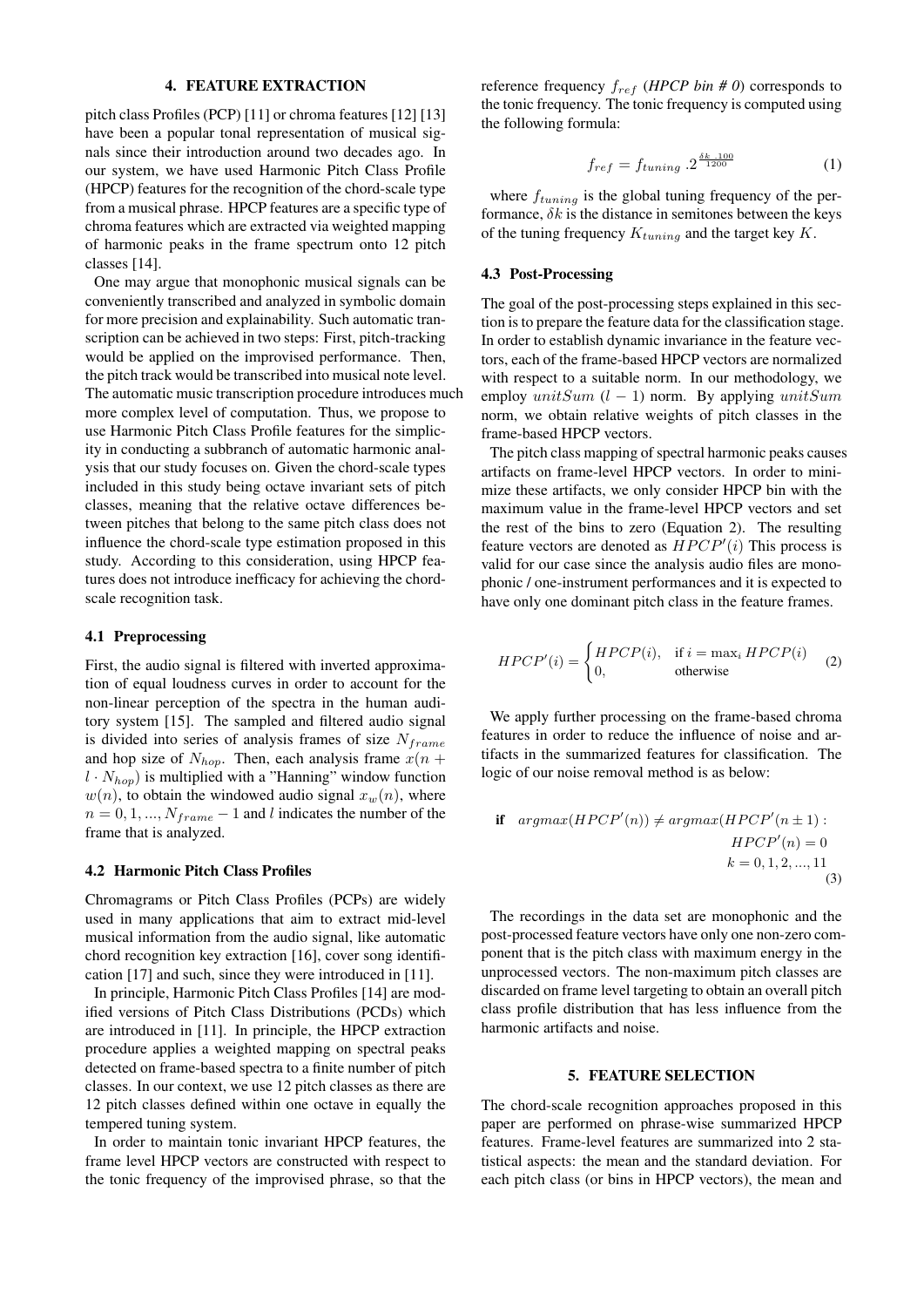standard deviations are calculated over the manually annotated phrase segments. Then, the summarized features are normalized on *l-2* norm.

In Figure 1, the summarized feature histograms are shown for both of *mean* and *standard deviation* features.



Figure 1: pitch class distributions of statistically summarized features. Mean features (*left*) and std features (*right*). Sample : 'Improvisation on Minor Scale - Trumpet - Phrase # 2'

It can be seen from the plots in Figure 1 that the histograms have non-identical but similar distributions over pitch classes, which indicates both features contain relevant information. Since these histograms represent statistical summarization of tonal features, it can be maintained that as both statistical features capture similar tonal aspects from the acoustic signal.

## 6. CLASSIFICATION

In this study, we propose 3 distinct chord-scale recognition algorithms, The first approach applies pattern matching using Maximum Likeliest Estimation (MLE) based on predefined binary chord-scale templates. In the second approach, we use Support Vector Machines (SVM) for classification of chord-scale types. Finally, we propose to replace binary templates in the first approach with chordscale models that are learned using Gaussian Mixture Models (GMM).

#### 6.1 Binary Template Matching

The first chord-scale recognition method we have developed follows a Binary-Template Matching (BTM) strategy, which is inspired by the scale matching method proposed in [\[7\]](#page-6-6). The method proposed is essentially a *maximum likelihood estimation* procedure where the likelihoods are computed as the product of pitch classes in the chroma vectors. We propose to compute the likelihoods as the sum of the pitch classes, due to the methodological and contextual differences explained in Section 4.3.

The chord-scale type likelihoods  $S$  are obtained by computing the inner products of the statistically summarized chroma vectors  $HPCP$  with each of the chord-scale templates  $T_s$ :

$$
S(s) = \sum_{i=0}^{11} HPCP(i) \cdot T_s(i)
$$
 (4)

| <b>Scale Types</b> s    | Binary Templates $T_s$ |
|-------------------------|------------------------|
| Ionian (Major)          | (101011010101)         |
| Dorian                  | (101101010110)         |
| Phrygian                | (110101011010)         |
| Lydian                  | (101010110101)         |
| Mixolydian              | (101011010110)         |
| Aeolian (Natural Minor) | (101101011010)         |
| Locrian                 | (110101101010)         |
| Melodic Minor           | (101101010101)         |
| Lydian b7               | (101010110110)         |
| Harmonic Minor          | (101101011001)         |
| Altered (Super Locrian) | (110110101010)         |
| Whole Tone              | (101010101010)         |
| Half-Whole Step         | (110110110110)         |
| Diminished              |                        |

Finally, the chord-scale type s with the maximum likelihood would be determined as the estimated or detected scale type.

$$
S' = \max_{s} S(s) \tag{5}
$$

where  $S'$  denotes the final estimated chord-scale type.

## 6.2 Support Vector Machines

Support Vector Machine (SVM), first introduced in [\[18\]](#page-6-17), is a classification and regression tool that uses a hypothesis space with linear functions in a high dimensional feature space, trained using a learning algorithm from optimization theory that implements a learning bias from statistical learning theory [\[19\]](#page-6-18).

In our SVM classification model, we use statistically summarized feature vectors as the feature data for the classifier. The SVM classifier holds Radial Basis Function (RBF) kernels which provide more flexible mapping of feature spaces. The penalty parameter  $C$  and the kernel coefficient  $\gamma$  of the classifiers are optimized using Grid Search / Cross Validation as in [\[20\]](#page-6-19). The following parameter grids are iterated over to choose the best pair of hyperparameters:

$$
C: \{0.001, 0.01, 0.1, 1, 10, 100, 1000\}
$$
  

$$
\gamma: \{0.001, 0.01, 0.1, 1\}
$$

#### 6.3 Gaussian Mixture Models

Finally, we propose a probabilistic approach that resembles the binary-template based likelihood strategy in Section 6.1 but applies pattern matching on learned chord-scale models from labeled data. In this approach, each chordscale model is constructed using Gaussian Mixture Models (GMM) defined in terms of mean  $\mu$  and a covariance matrix. A GMM is a weighted sum of multivariate Gaussian distributions [\[21\]](#page-7-0), which is defined as :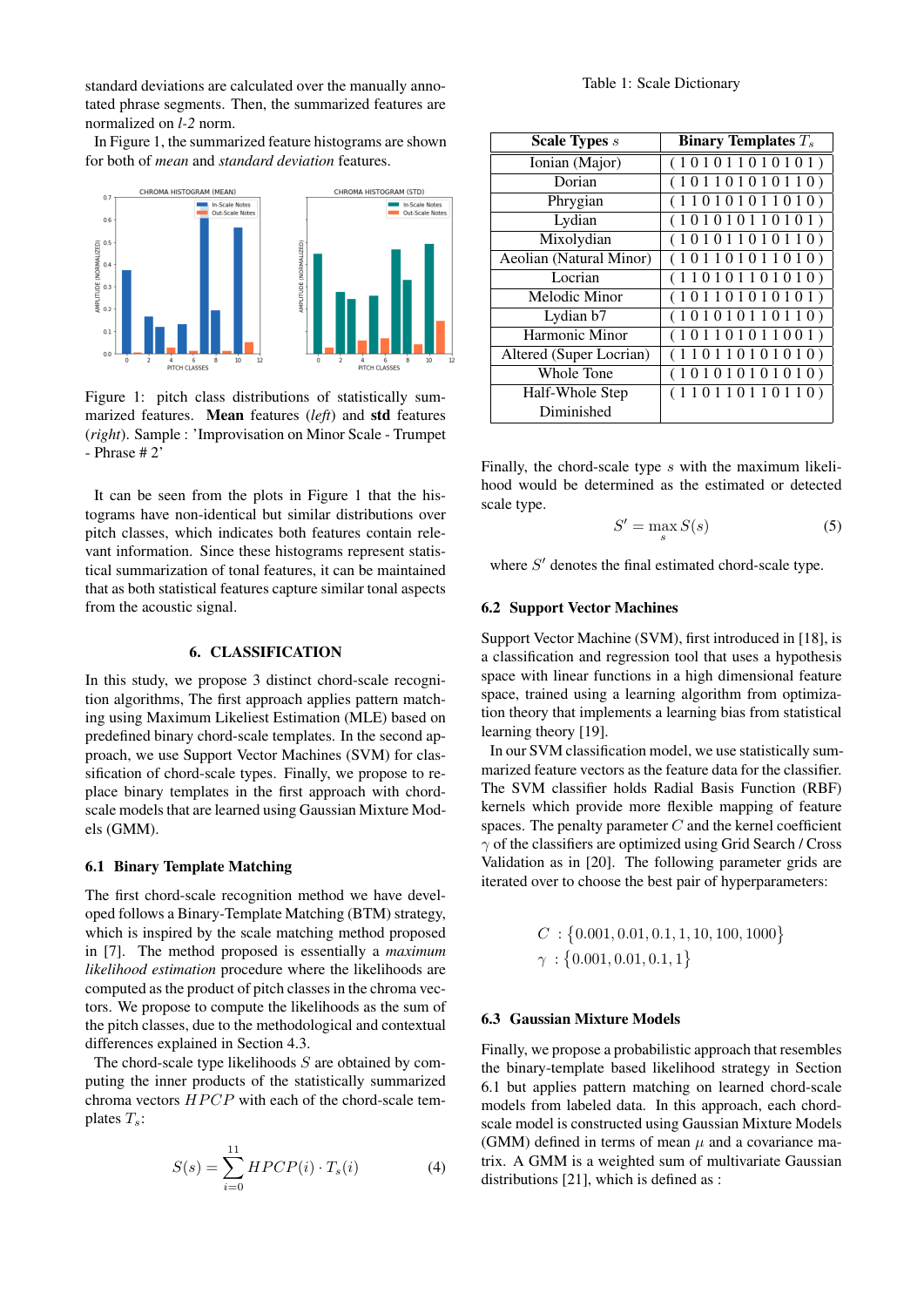

Figure 2: Chord-Scale Models learned using GMM, x axis = *HPCP index*, y axis = weights assigned by GMMs Top row: *major, dorian, phrygian, lydian, mixolydian, minor* Bottom row: *locrian, melodic minor, lydian b7, altered, harmonic minor, half-whole step diminished*

$$
p(\mathbf{x}) = \sum_{k=1}^{K} c_k \frac{1}{\sqrt{|2\pi \sum_k}} exp\left(-\frac{1}{2}(\mathbf{x} - \mu_k)^T \sum_{k=1}^{-1} (\mathbf{x} - \mu_k)\right)
$$
\n(6)

where  $K$  is the number of mixture components in the Gaussian distribution. In the case of  $K = 1$ , the distribution employs the maximum likeliest estimate of parameters. In our approach, we construct a GMM with one component  $(K = 1)$  for each chord-scale type Then the estimation of the likeliest chord-scale in Equation 4 is applied by replacing the binary templates  $T_s$  by  $\mu$ .

$$
S(s) = \sum_{i=0}^{11} HPCP(i) \cdot \mu_s(i) \tag{7}
$$

Finally, the chord-scale type with the maximum likelihood is determined (as in Equation 5) as the chord-scale estimate.

## 7. EXPERIMENTS

The experiments are conducted to test the choice of statistical summarization of features and the performance of the proposed algorithms for chord-scale recognition. The method introduced in [\[7\]](#page-6-6) is also tested on the *Chord-Scale Dataset* as comparison with the proposed classification algorithms during evaluation.

The pattern matching algorithms (BTM and GMM) employ MLE for classification. MLE is applied on the mean vectors for each chord-scale model. Note that the out-scale pitch classes in GMM models have non-zero values. Since the MLE procedure in this study does not give penalty to out-scale pitch classes, these features potentially decrease the classification performance. In order to overcome this and obtain a higher performance, we apply element-wise multiplication on the binary-templates and the learned models, which filters out the out-scale pitch classes (setting them to zero) and eliminating the effect of these features on

MLE-based classification. The resulting chord-scale models are shown in Figure 2. The performances of both the filtered and unfiltered GMM models are tested during the experiments.

The implementations of machine learning algorithms used in this study are obtained from scikit-learn, which is a *Python* module that integrates a broad range of state-ofthe-art machine learning algorithms for medium scaled problems [\[22\]](#page-7-1).

#### 8. RESULTS

As explained in Section 6.2, the hyperparameters of the SVM classifier are optimized using Grid Search. First, the dataset is split into two balanced subsets: train and test sets. 10-fold cross validation is applied on the train set for optimizing the hyperparameters of the SVM classifier. More explicitly, the train set is split in 10 folds and one fold is chosen as the validation set at each iteration. The validated hyperparameter pair is then used to evaluate the performance of the classifier on the test set. In order to increase the generalization power of this procedure, we classification scores are obtained 10 times on pseudo randomized development and test splits. Then, the average performance scores of all iterations are reported as the final SVM classifier score. The other classifiers included in our experiments do not hold hyperparameters for optimization. For the GMM based methods, the chord-scale models are trained on the same development set as in the SVM classification procedure and tested on the test split. Similarly, 10 iterations on the pseudo randomized splits are performed and the average is reported. Since the BTM method does not require training, the classifier is directly tested on the same test sets.

Table 2 shows the classification performances of the algorithms presented in this paper alongside the comparison of HPCP.mean and HPCP.std features. The results are provided in terms of accuracy scores  $(\%)$ . HPCP.std features outperforms  $HPCP-mean$  for almost all methods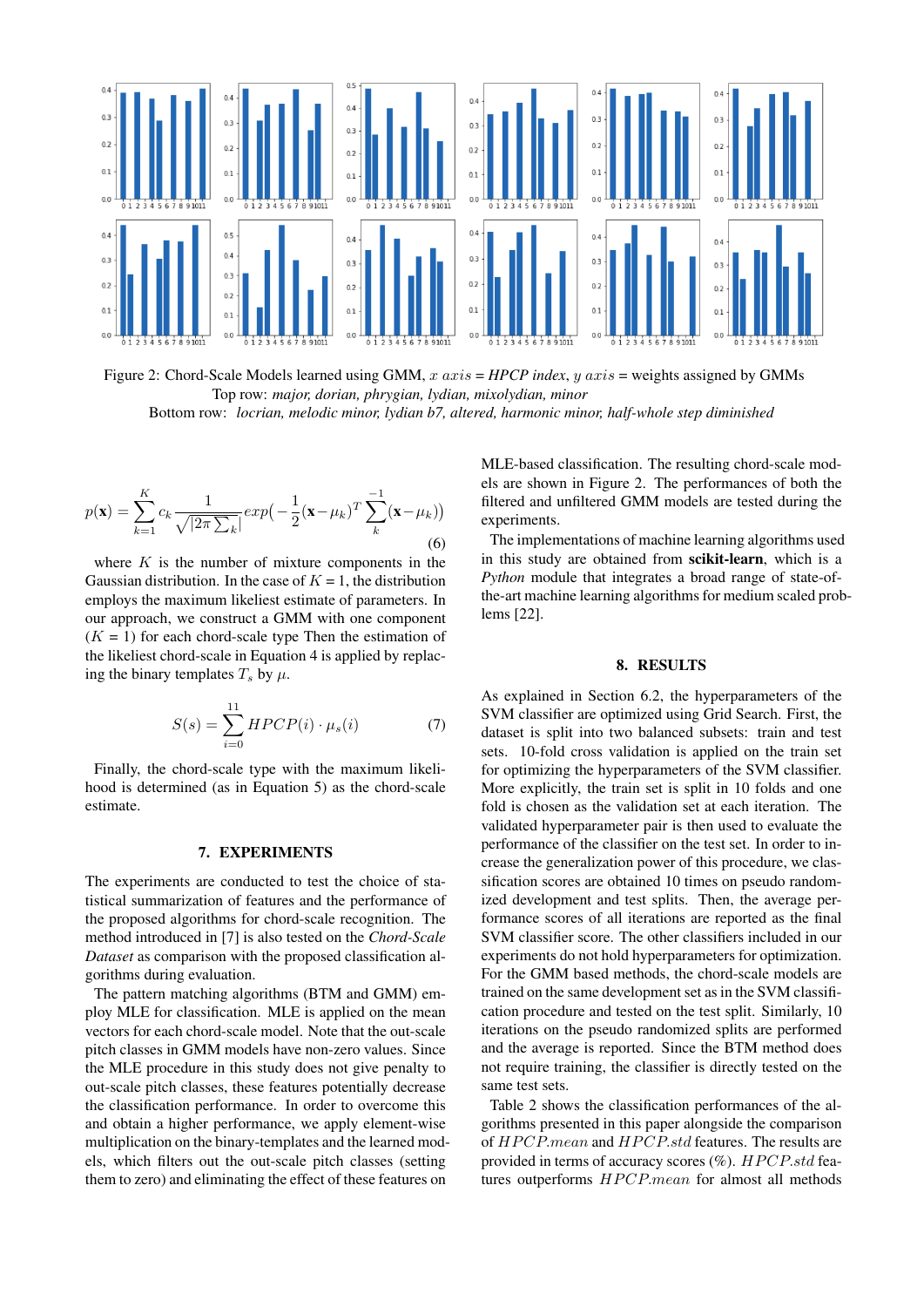which implies *standard deviation* is a more suitable choice of statistical summarization of features for this task.

For MLE based classification, additive method performs better than multiplicative likelihood estimation method. This may be due to how the features are processed, as mentioned in Section 4.3. The unfiltered learned GMM models perform worse than predefined binary template matching (BTM) algorithm. More so, multiplicative MLE performs poorly ( around 20% ). It appears that GMM models learn parameters that assign more weight on the out-scale pitch classes in the overall pitch class distribution of chord-scale models. These weights on out-scale pitch classes cause an expected decrease in accuracy score for MLE based classification as the method relies on the weights assigned to each pitch class by the mixture model.

|  |  | Table 2: Results - Accuracy Scores |  |
|--|--|------------------------------------|--|
|--|--|------------------------------------|--|

| <b>Method</b>          | HPCP.mean $(\%) $ HPCP.std $(\%) $ |       |
|------------------------|------------------------------------|-------|
| <b>BTM-MLE</b> (Mult.) | 72.03                              | 68.64 |
| BTM-MLE (Add.)         | 79.23                              | 79.66 |
| <b>SVM</b>             | 76.25                              | 80.83 |
| GMM-MLE (Mult.)        | 19.92                              | 21.18 |
| GMM-MLE (Add.)         | 69.92                              | 79.23 |
| GMM-MLE-filt (Mult.)   | 71.19                              | 71.61 |
| GMM-MLE-filt (Add.)    | 76.69                              | 84.32 |

The accuracy scores increase evidently when MLE is applied on GMMs that are filtered using the predefined binary chord-scale templates. These filtered GMMs show a performance increase between  $6 - 60\%$  depending on the chord-scale recognition method and the feature set used for classification. Leveraging domain knowledge appears to be effective for our task. Overall, *Additive MLE on filtered GMMs using HPCP.std features* perform the best among all the proposed algorithms. For comparison with the baseline, aforementioned algorithm outperforms the method proposed in [\[7\]](#page-6-6) applied in this context by around 15%.

SVMs have comparable performance with filtered GMM-MLE. Note that using  $HPCP<sub>std</sub>$  features perform better than using the  $HPCP$ , mean feature, supporting our claim that std features are a better fit as features for the classification tasks included in this study.

In Figure 3, the confusion matrix of the best performing algorithm and the feature set is provided. The chordscale type with highest error rate is the *minor* and *altered* chord-scale types. The misclassified instances for minor scale are classified as either *phrygian*, which differs from minor scale by only one pitch-class. Most misclassified instances for *altered* scale are estimated as *half-whole diminished* scale. Even though these scales have different functionalities in tonal harmony, they are similar to each other in terms of diatonic pitch classes or scale degrees, which seem to be the major source error in classification. To overcome this problem, tonal harmonic constratints may be further applied to increase the classification performance. In general, this algorithm shows a reasonable performance and makes musically reasonable mistakes.



Figure 3: Confusion Matrix for the best performing method (GMM-MLE (filtered) with HPCP.std features)

## 9. CONCLUSION

We have tackled a relatively new domain of analysis in Music Information Retrieval research, which focuses on the retrieval of chord-scale information from improvised Jazz solos. The automatic recognition of chord-scale would be of use for various musical applications including style recognition or transfer, automatic harmonic analysis, performer identification and educational purposes. Our study applies a comparative study between a rule-based and two conventional machine learning approaches. The proposed methods were also used in a task specific manner for other related MIR tasks like chord recognition [\[13\]](#page-6-12) [\[8\]](#page-6-7), key detection [\[23\]](#page-7-2) [\[24\]](#page-7-3) [\[16\]](#page-6-15). The results of our study show a similar trend with the prior study on these related tasks. GMMs alone do not perform any better than the predefined binary template (BT) matching method. However, filtering the GMM scale models with these predefined templates is shown to be beneficial for the proposed chordscale recognition pipeline. This result reveals the advantage of incorporating prior domain knowledge with learned models. Moreover, summarization of frame-based HPCP features over phrase-wise audio segments for chord-scale classification using their standard deviations perform more robustly compared to summarizing in terms of the mean of frame-based features, which agrees with the prior study in [\[20\]](#page-6-19). We have conducted the experiments on the Chord-Scale dataset, which is introduced in this work and shared publicly for reproducible and open science. The code to reproduce the experiment results and scale annotations can be found in the github repository. There are numerous possible future directions that the study presented here can take. Chord-scale recognition can be performed on MIDI notes (features) transcribed with an advanced AMT algo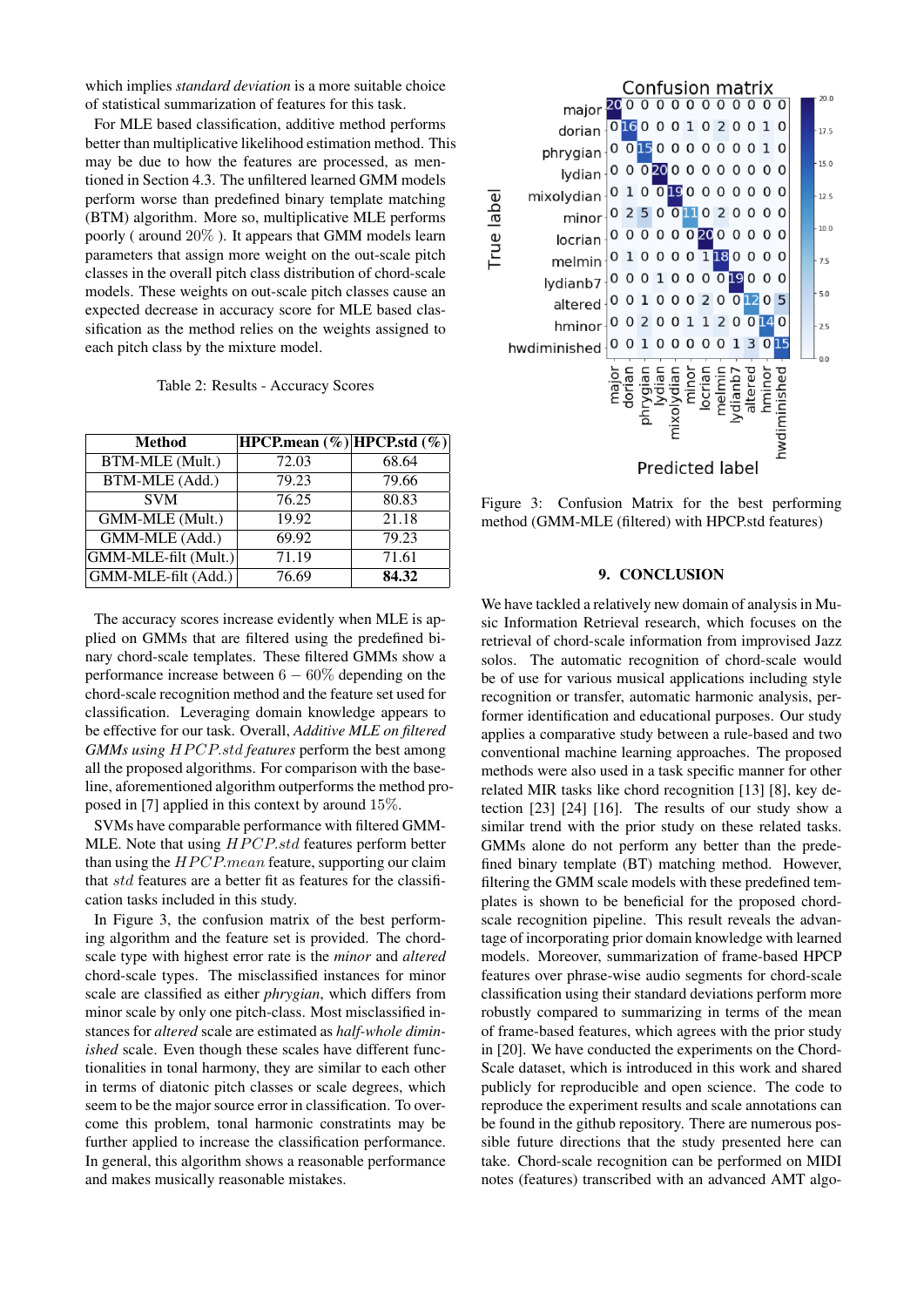rithm. For skipping the automatic transcription step, there are several chroma extraction methods that provide features that are more robust to noise or the variance of the instrument type [\[13\]](#page-6-12) [\[25\]](#page-7-4). The application of more advanced machine learning methods like neural networks require big-scale datasets. Hence, new strategies for obtaining more data in the context of Jazz improvisation need to be explored.

## Acknowledgments

The authors acknowledge Toprak Barut and Hikmet Altunbaslier for all their help in data collection. This work is supported by ERC funded TECSOME project. The author E.D received funding from the European Union's Horizon 2020 research and innovation programme under the Marie Sklodowsa-Curie grant agreement No. 765068.

# 10. REFERENCES

- <span id="page-6-0"></span>[1] X. Serra, "The computational study of a musical culture through its digital traces," in *Acta Musicologica*, vol. 89, no. 1. International Musicological Society, 2017, pp. 24–44.
- <span id="page-6-1"></span>[2] B. Nettles and R. Graf, *The Chord Scale Theory and Jazz Harmony*, 1997.
- <span id="page-6-2"></span>[3] W. A. Fraser, "Jazzology: A study of the tradition in which jazz musicians learn to improvise (afroamerican)," in *9th Conference on Interdisciplinary Musicology, 2014*, 1983. [Online]. Available: [https:](https://repository.upenn.edu/dissertations/AAI8406667) [//repository.upenn.edu/dissertations/AAI8406667](https://repository.upenn.edu/dissertations/AAI8406667)
- <span id="page-6-3"></span>[4] D. Baker, *Jazz Improvisation (Revised): A Comprehensive Method for All Musicians*. Alfred music, 2005.
- <span id="page-6-4"></span>[5] J. Aebersold and P. A. LONG, *Volume 1 [-] of A new approach to jazz improvisation*. J. Aebersold, 1974.
- <span id="page-6-5"></span>[6] M. Levine, *The Jazz Theory Book*. O'Reilly Media, Inc., 2011.
- <span id="page-6-6"></span>[7] C. Weiss and J. Habryka, "Chroma based scale matching for audio tonality analysis," in *Proceedings of 9th Conference on Interdisciplinary Musicology*, 2014, pp. pp.168–173. [Online]. Available: [http:](http://publica.fraunhofer.de/dokumente/N-345665.html) [//publica.fraunhofer.de/dokumente/N-345665.html](http://publica.fraunhofer.de/dokumente/N-345665.html)
- <span id="page-6-7"></span>[8] T. Cho, R. J. Weiss, and J. P. Bello, "Exploring common variations in state of the art chord recognition systems," in *In proceedings of the Sound and Music Computing Conference*, 2010, pp. 1–8.
- <span id="page-6-8"></span>[9] N. Jiang, P. Grosche, V. Konz, and M. Müller, "Analyzing chroma feature types for automated chord recognition," in *Audio Engineering Society Conference: 42nd International Conference: Semantic Audio*, 2011.
- <span id="page-6-9"></span>[10] V. Eremenko, E. Demirel, B. Bozkurt, and X. Serra, "Audio-aligned jazz harmony dataset for automatic chord transcription and corpus-based research," in *Proceedings of the 19th International Society for*

*Music Information Retrieval Conference*, pp. 483–490. [Online]. Available: [https://doi.org/10.5281/zenodo.](https://doi.org/10.5281/zenodo.1291834) [1291834](https://doi.org/10.5281/zenodo.1291834)

- <span id="page-6-10"></span>[11] T. Fujishima, "Real-time chord recognition of musical sound: A system using common lisp music," in *Proceedings of International Computer Music Conference*, 1999, pp. pp.464–467. [Online]. Available: <http://hdl.handle.net/2027/spo.bbp2372.1999.446>
- <span id="page-6-11"></span>[12] G. H. Wakefield, "Mathematical representation of joint time-chroma distributions," in *Proceedings ofAdvanced Signal Processing Algorithms, Architectures, and Implementations IX*, vol. 3807, 1999, pp. 637–646.
- <span id="page-6-12"></span>[13] M. Muller and S. Ewert, "Chroma toolbox: Matlab implementations for extracting variants of chromabased audio features," in *Proceedings of International Society of Music Information Retrieval Conference*, 2011, pp. pp.215 – 220. [Online]. Available: [http:](http://doi.org/10.1.1.399.9397) [//doi.org/10.1.1.399.9397](http://doi.org/10.1.1.399.9397)
- <span id="page-6-13"></span>[14] E. Gómez, "Tonal description of music audio signals," Ph.D. dissertation, Universitat Pompeu Fabra, 2006. [Online]. Available: [https://doi.org/10.1287/ijoc.1040.](https://doi.org/10.1287/ijoc.1040.0126) [0126](https://doi.org/10.1287/ijoc.1040.0126)
- <span id="page-6-14"></span>[15] D. Bogdanov, N. Wack, E. Gómez Gutiérrez, S. Gulati, P. Herrera Boyer, O. Mayor, G. Roma Trepat, J. Salamon, J. R. Zapata Gonzalez, and X. Serra, "Es- ´ sentia: An audio analysis library for music information retrieval," in *In proceedings of International Society of Music Information Retrieval Conference*. [Online]. Available: <http://hdl.handle.net/10230/32252>
- <span id="page-6-15"></span>[16] E. Gómez, "Key estimation from polyphonic audio," in *Music Information Retrieval Evaluation Exchange (MIREX05)*, 2005.
- <span id="page-6-16"></span>[17] J. Serra, E. Gómez, P. Herrera, and X. Serra, "Chroma binary similarity and local alignment applied to cover song identification," in *IEEE Transactions on Audio, Speech, and Language Processing*, vol. 16, no. 6. IEEE, 2008, pp. 1138–1151. [Online]. Available: <https://doi.org.10.1109/TASL.2008.924595>
- <span id="page-6-17"></span>[18] B. E. Boser, I. M. Guyon, and V. N. Vapnik, "A training algorithm for optimal margin classifiers," in *Proceedings of the 5th annual workshop on Computational learning theory*. ACM, 1992, pp. 144–152. [Online]. Available: [http://doi.org/10.1145/](http://doi.org/10.1145/130385.130401) [130385.130401](http://doi.org/10.1145/130385.130401)
- <span id="page-6-18"></span>[19] V. N. Vapnik, "An overview of statistical learning theory," in *IEEE transactions on Neural Networks*, vol. 10, no. 5. IEEE, 1999, pp. 988–999. [Online]. Available: <http://doi.org/10.1109/72.788640>
- <span id="page-6-19"></span>[20] E. Demirel, B. Bozkurt, and X. Serra, "Automatic makam recognition using chroma features," in *Proceedings of Folk Music Analysis Conference*, 2018. [Online]. Available: [https:](https://doi.org/10.5281/zenodo.1239435) [//doi.org/10.5281/zenodo.1239435](https://doi.org/10.5281/zenodo.1239435)